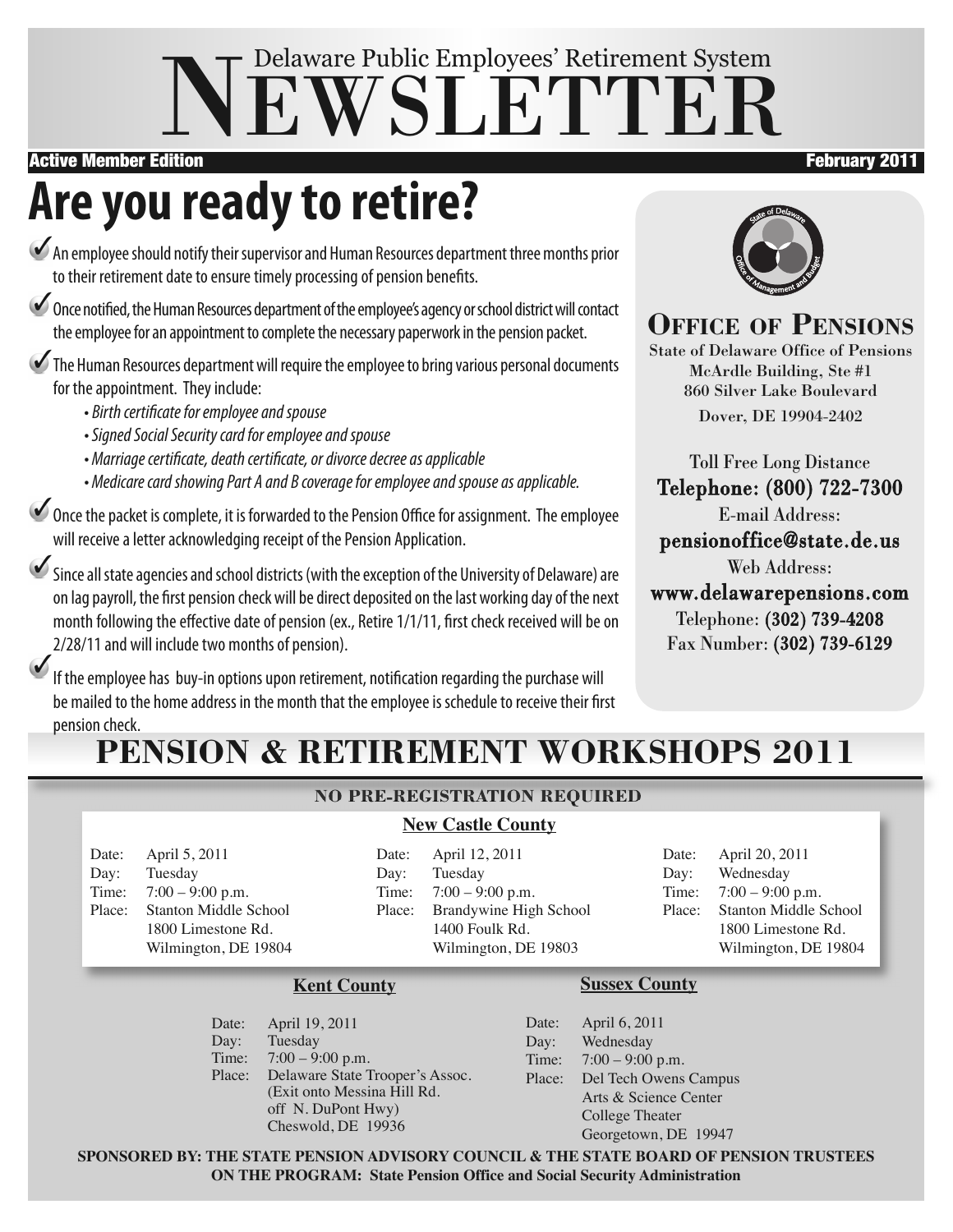## **Annual Financial Reporting**

With the severe global economic recession drawing to a close in Fiscal Year 2010 and positive responses in the market, the Delaware Public Employees' Retirement System (System or DPERS) showed positive results as well. The System's investment portfolio had a 14.1% return gross of fees in Fiscal Year 2010. The total System's annualized returns for the last 5, 10, and 15 years are 4.3%, 3.9% and 8.0%, respectively. System investments are managed to control the downside risk to which assets are exposed, while maximizing long-term gain potential. This strategy positions the System to limit the impact of adverse market conditions. With the fact that market conditions are constantly changing, the Board, Investment Committee, and consultants are constantly monitoring DPERS' investment portfolio. It is important to remember that DPERS is a long-term investor with a time horizon that lasts over decades and that the investment portfolio is well diversified in many different asset classes.

As a member of a DPERS pension plan, you participate in a Defined Benefit Plan, and your retirement benefits are paid out to you regardless of market events. When you retire, DPERS will calculate your monthly pension benefit based on various factors such as years of service and salary, not investment results. DPERS takes responsibility for the management and investment of the trust fund and understands that markets will fluctuate. DPERS' investment policy seeks to minimize risk and provide returns over the long term.

During the past fiscal year, work continued on the implementation of a new financial reporting system. The System completed the installation and implementation of an upgrade to the existing PeopleSoft Human Resources system that houses all beneficiary data and calculations.

Participation in the County & Municipal pension plans continued to grow with the addition of the Town of Laurel, Bowers/Frederica EMS and Talleyville Fire Company.



#### DPERS Newsletter - Active Edition - February 2011.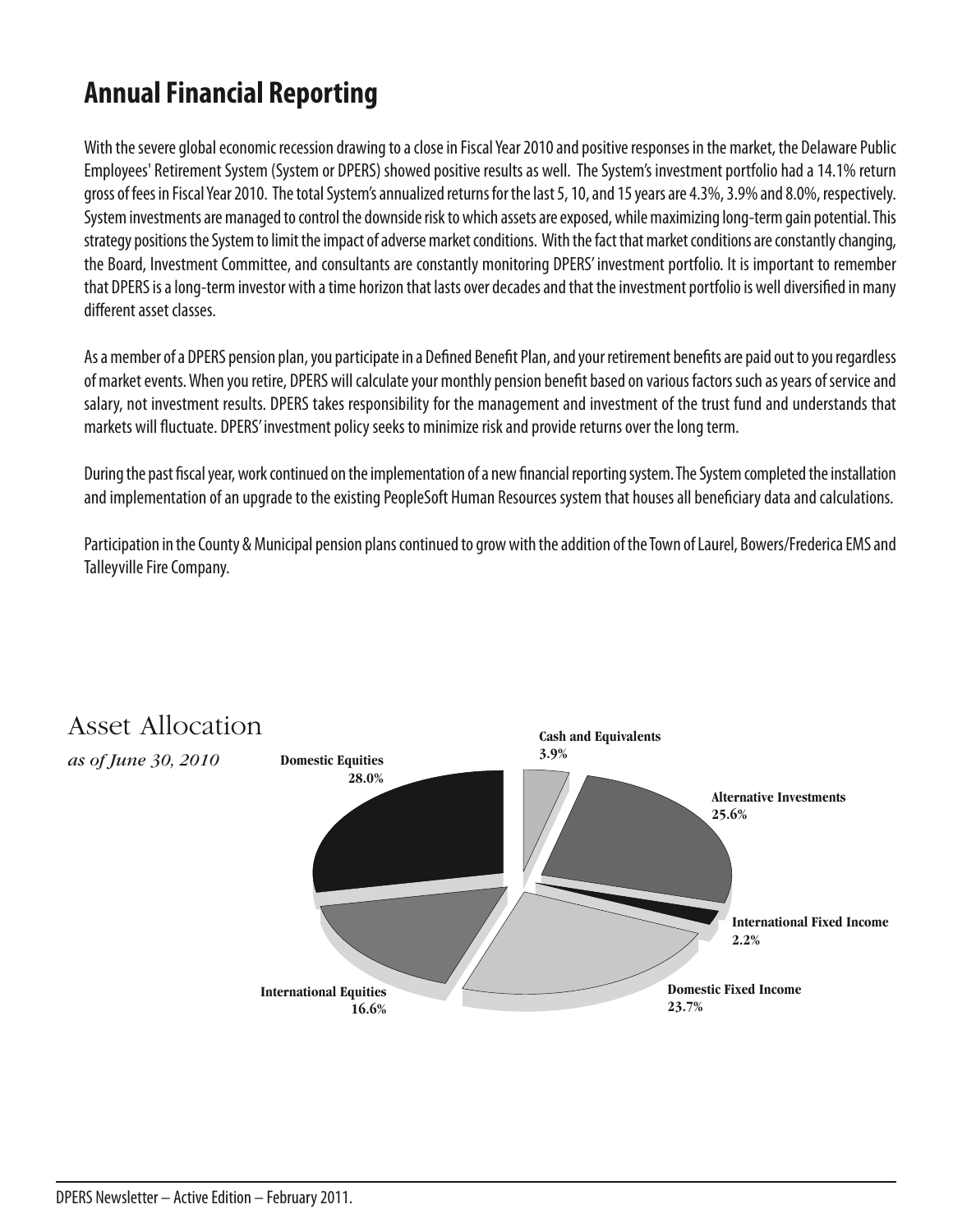## **Annual Financial Reporting**

The DPERS Comprehensive Annual Financial Report for the fiscal year ended June 30, 2009 was awarded the Government Finance Officers Association of the United States and Canada (GFOA) Certificate of Achievement for Excellence in Financial Reporting. In order to be awarded a Certificate of Achievement, a government unit must publish an easily readable and efficiently organized comprehensive annual financial report. This report must satisfy both generally accepted accounting principles and applicable legal requirements. A Certificate of Achievement is valid for a period of one year only.This is the thirteenth consecutive year that DPERS has received a Certificate of Achievement. We believe that our current comprehensive annual financial report continues to meet the Certificate of Achievement Program's requirements, and we are submitting it to the GFOA to determine its eligibility for another certificate.

| Pension Plan/Fund                                     | <b>Ending Market</b><br>Value as of<br>June 30, 2009<br>(in thousands) | Funding<br>Status as of<br>June 30, 2008 |
|-------------------------------------------------------|------------------------------------------------------------------------|------------------------------------------|
| State Employees'                                      | Ś.<br>5,909,159                                                        | 96.0%                                    |
| <b>Special Fund</b>                                   | 380                                                                    | 137.2%                                   |
| New State Police                                      | 215,665                                                                | 94.3%                                    |
| Judiciary                                             | 44.977                                                                 | 85.8%                                    |
| County & Municipal Police & Firefighters'             | 122,086                                                                | 95.9%                                    |
| County & Municipal Other Employees'                   | 16,483                                                                 | 88.7%                                    |
| Delaware Volunteer Firemen's                          | 12,282                                                                 | 49.9%                                    |
| Diamond State Port Corporation                        | 13,536                                                                 | 84.0%                                    |
| <b>Closed State Police</b>                            | 1,396                                                                  | 0.5%                                     |
| the Closed State Police Plan is a pay-as-you-go plan. |                                                                        |                                          |

In addition, the Public Pension Coordinating Council (PPCC) granted the System the Public Pension Standards Award for 2009. The major PPCC goal is to promote excellence in plan design and administration among state and local public retirement systems.The Public Pension Standards considered include: comprehensive benefit programs, funding adequacy, receipt of GFOA award in current year, independent actuarial valuation, independent audit review resulting in an unqualified opinion from the auditor, independent investment performance evaluation, adoption of written fiduciary standards by Board and Investment Committee, and communications with membership.

# **2010 Comprehensive Annual Statements**

Employee Comprehensive Annual Statements will be mailed out in late winter. This statement will indicate your estimated pension benefit as of December 31, 2010, along with your beneficiary data as of the printing date.

When you receive your statement, please review it carefully and notify us, following the instructions included with the statement, if any changes are required. E-mail our office (**pensionoffice@state.de.us**) with any comments you have regarding the statement along with your suggestions for future improvements.

### **The Pension Office will be closed on the following dates:**

| <b>Good Friday</b>      | Friday April 22             |  |
|-------------------------|-----------------------------|--|
| <b>Memorial Day</b>     | Monday May 30               |  |
| <b>Independence Day</b> | Monday July 4               |  |
| <b>Labor Day</b>        | <b>Monday September 5</b>   |  |
| <b>Veterans Day</b>     | Friday November 11          |  |
| <b>Thanksgiving Day</b> | <b>Thursday November 24</b> |  |
| Day After Thanksgiving  | <b>Friday November 25</b>   |  |
| Day After Christmas     | Monday December 26          |  |
|                         |                             |  |